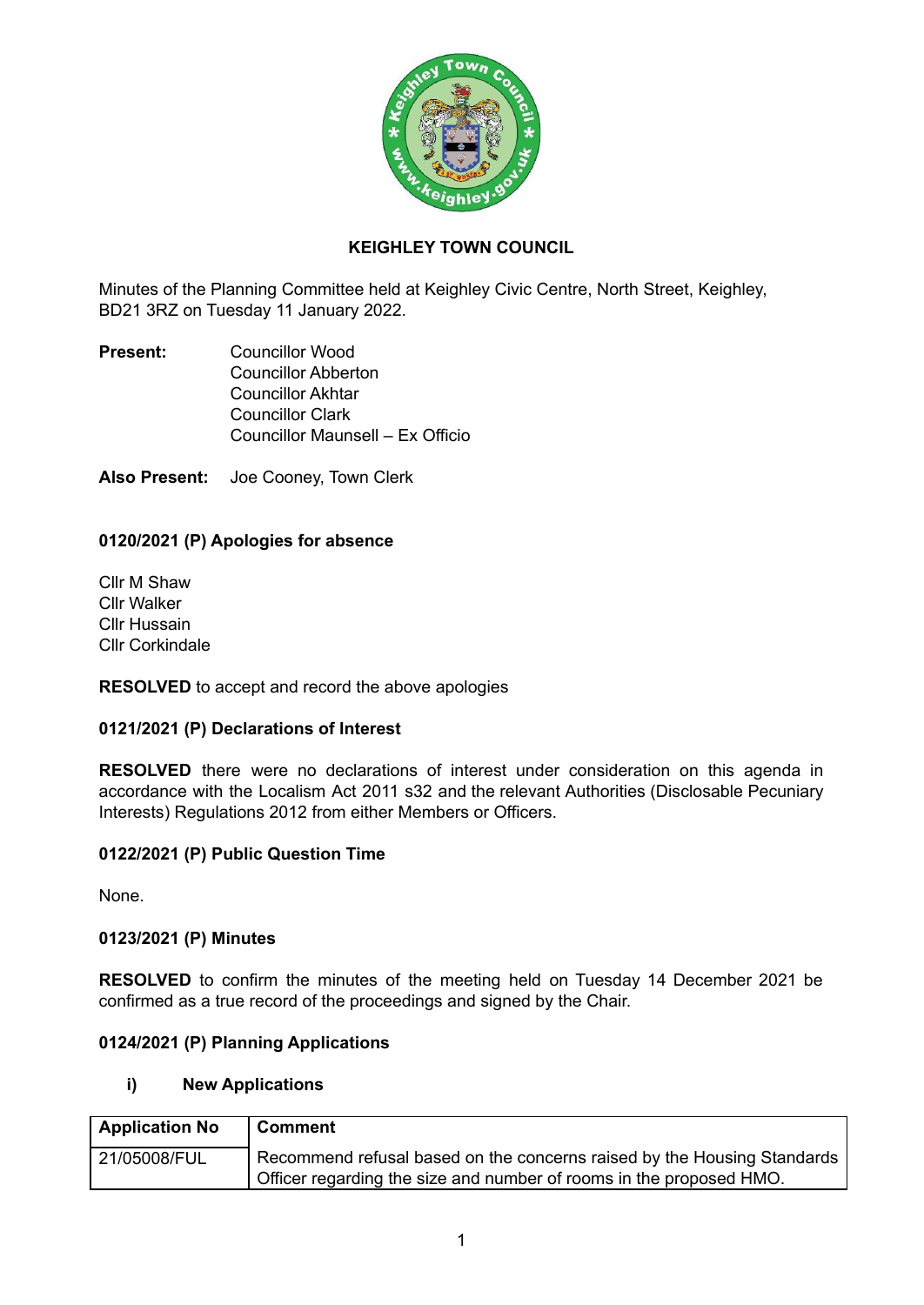| 21/06332/HOU | Recommend refusal based on the unsuitable access to the site and the<br>impact of construction traffic on Occupational Lane |
|--------------|-----------------------------------------------------------------------------------------------------------------------------|
| 21/06347/HOU | Keighley Town Council recommends approval                                                                                   |
| 21/06372/HOU | Keighley Town Council recommends approval                                                                                   |
| 21/06271/HOU | Keighley Town Council recommends approval                                                                                   |

**RESOLVED** to submit the above comments to Bradford MDC in response to each application.

## **ii) Applications Granted**

Councillors noted the following applications.

None.

## **iii) Applications Refused**

Councillors noted the following applications.

None.

## **iv) Applications Withdrawn**

None.

## **v) Other Planning Matters**

Appeal by: Mr Lee Ingham Address: Moss Carr Farm Moss Carr Road Long Lee Keighley West Yorkshire BD21 4SD Proposal: Portal framed garage/outbuilding to replace existing shipping containers Appeal Number: 21/00149/APPHOU Inspectorate Reference Number: APP/W4705/W/21/3288404 Start Date: 13.12.2021

### **RESOLVED** Noted

### **0125/2021 (P) Delegated Decisions**

| <b>Application</b> | <b>Description</b>    | Location                   | <b>Response</b> |
|--------------------|-----------------------|----------------------------|-----------------|
| 21/06071/FUL       | Demolish existing     | 63 Grange Road             |                 |
|                    | bungalow and form a   | Riddlesden Keighley        |                 |
|                    | new dwelling on the   | <b>West Yorkshire BD20</b> | No Objection    |
|                    | original footprint    | 5AB                        |                 |
| 21/06100/HOU       | Side extension to     | The Cottage High           |                 |
|                    | existing garage,      | Hob Cote Farm Hob          |                 |
|                    | including new roof    | Cote Lane Oakworth         | No Objection    |
|                    | with ridge height not | <b>Keighley West</b>       |                 |
|                    | to exceed existing.   | Yorkshire BD22 0RW         |                 |
| 21/06123/FUL       | Demolition of an      | <b>Riddlesden Rest</b>     |                 |
|                    | existing care home    | Home Carr Lane             | No Objection    |
|                    | and construction of 5 | Riddlesden Keighley        |                 |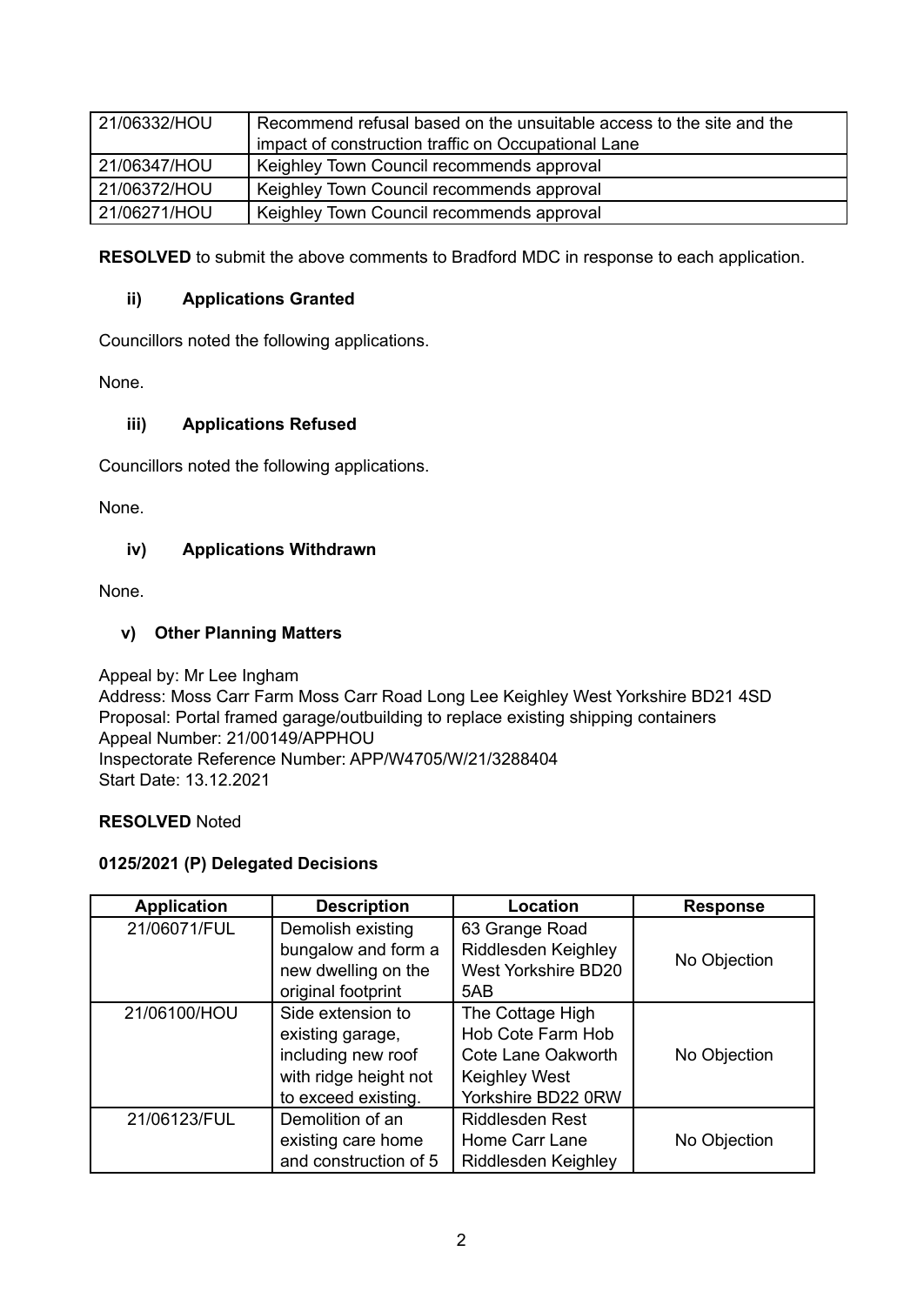|              | No. dwellings with                           | West Yorkshire BD20                           |              |
|--------------|----------------------------------------------|-----------------------------------------------|--------------|
|              | associated parking                           | 5HP                                           |              |
|              | and landscaping.                             |                                               |              |
| 21/06204/HOU | Demolition of partly                         | 141 Wheathead Lane                            |              |
|              | unauthorised                                 | <b>Keighley West</b>                          |              |
|              | retaining structures                         | Yorkshire BD22 6NL                            |              |
|              | and raised patio; and                        |                                               | No Objection |
|              | construction of new                          |                                               |              |
|              | retaining structures                         |                                               |              |
|              | and raised patio.                            |                                               |              |
| 21/06130/FUL | Steel frame unit to                          | The Old Stone Yard                            |              |
|              | existing builders yard                       | <b>Alkincote Street</b>                       |              |
|              |                                              | <b>Keighley West</b><br>Yorkshire BD21 5JT    |              |
| 21/05395/FUL |                                              |                                               |              |
|              | The request is made<br>on a repair and       | 7 To 21 Stepping<br><b>Stones East Morton</b> |              |
|              | conservation basis, to                       | Keighley West                                 |              |
|              | replace on a like for                        | Yorkshire BD20 5UG                            |              |
|              | like basis, in respect                       |                                               |              |
|              | of both style and                            |                                               |              |
|              | colour scheme at                             |                                               |              |
|              | both the front and                           |                                               |              |
|              | rear of the building,                        |                                               |              |
|              | the items listed below                       |                                               |              |
|              | which are currently                          |                                               |              |
|              | softwood and where                           |                                               |              |
|              | we are looking to                            |                                               |              |
|              | replace with modern                          |                                               |              |
|              | man made material.                           |                                               |              |
|              | 1) Windows. 2) Board                         |                                               |              |
|              | to which the gutters                         |                                               | No Objection |
|              | are attached. 3)                             |                                               |              |
|              | Decorative facia                             |                                               |              |
|              | attached to the                              |                                               |              |
|              | facade of the four                           |                                               |              |
|              | communal areas (old                          |                                               |              |
|              | loading towers). 4)<br><b>French Windows</b> |                                               |              |
|              | (Photos attached of                          |                                               |              |
|              | each element). Full                          |                                               |              |
|              | background to                                |                                               |              |
|              | application detailed in                      |                                               |              |
|              | document attached                            |                                               |              |
|              | titled "Stepping                             |                                               |              |
|              | <b>Stones Planning</b>                       |                                               |              |
|              | Application                                  |                                               |              |
|              | Overview"                                    |                                               |              |
| 21/06223/HOU | Single storey front                          | 11 Sefton Place                               |              |
|              | and part double                              | <b>Keighley West</b>                          | No Objection |
|              | storey rear                                  | Yorkshire BD21 3BD                            |              |
|              | extensions                                   |                                               |              |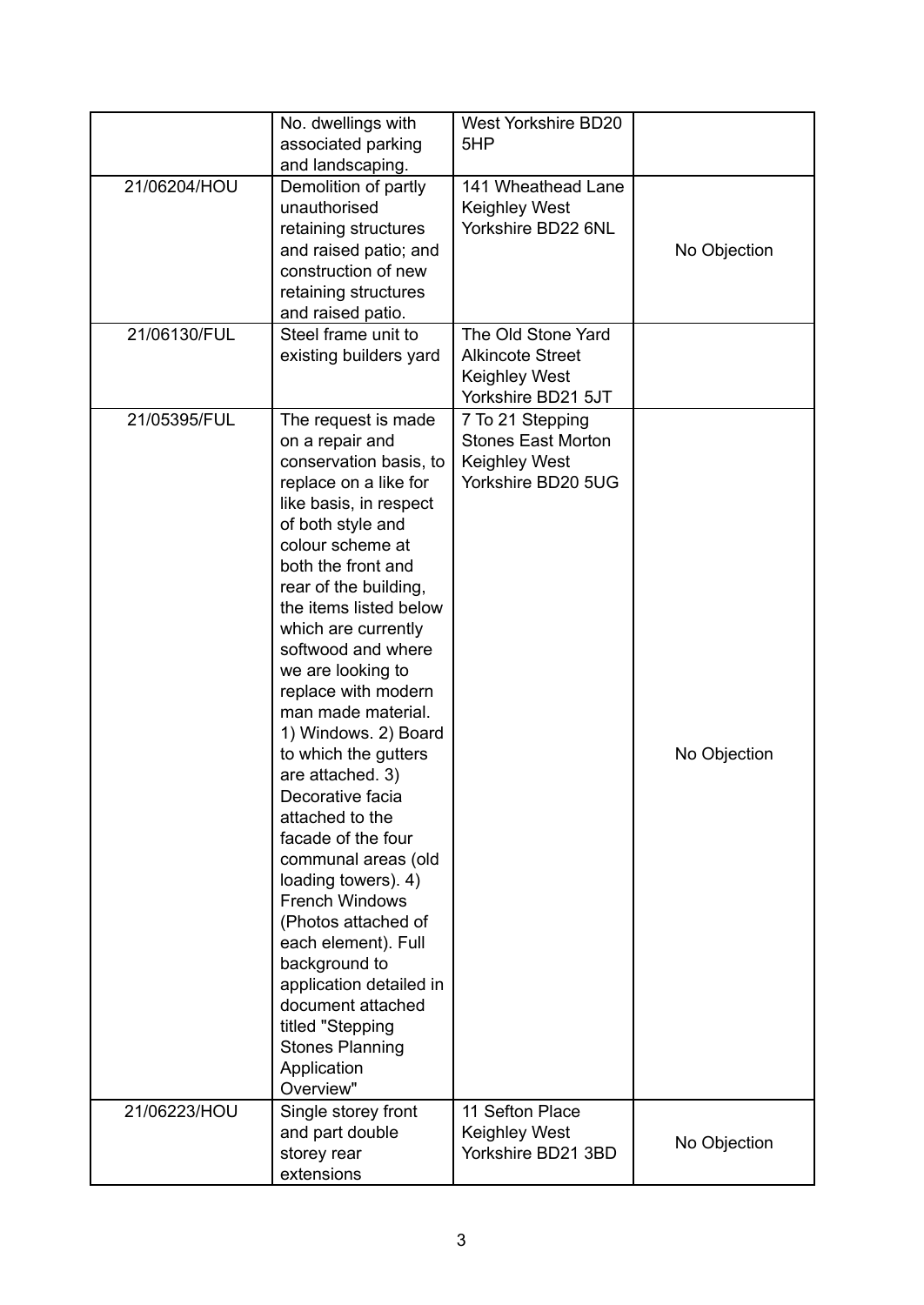| 21/06200/HOU | Proposed loft<br>conversion with<br>dormer windows                                                                   | 51 Grange Crescent<br>Riddlesden Keighley<br><b>West Yorkshire BD20</b><br>5AH                        | No Objection                                                                                                                                                                                                                                                   |
|--------------|----------------------------------------------------------------------------------------------------------------------|-------------------------------------------------------------------------------------------------------|----------------------------------------------------------------------------------------------------------------------------------------------------------------------------------------------------------------------------------------------------------------|
| 21/06233/HOU | Proposed rear and<br>side extensions with<br>pitched roof                                                            | 71 Bracken Bank<br>Avenue Keighley<br><b>West Yorkshire BD22</b><br>7AF                               | No Objection                                                                                                                                                                                                                                                   |
| 21/06234/HOU | Construction of single<br>storey rear extension<br>and first floor side<br>extension                                 | 165 Wheathead Lane<br>Keighley West<br>Yorkshire BD22 6NB                                             | No Objection                                                                                                                                                                                                                                                   |
| 21/06070/OUT | Outline application for<br>residential<br>development of land<br>requesting<br>consideration of scale<br>and access  | Land At Grid Ref<br>405914 442585<br><b>Eelholme View Street</b><br><b>Keighley West</b><br>Yorkshire | Keighley Town<br>Council has no<br>objection in principle<br>to the development<br>but is concerned<br>about<br>the proximity of<br>development to the<br>rear of properties on<br>Elsie Street and the<br>possible negative<br>impact on those<br>properties. |
| 21/06296/HOU | Single storey side<br>extension                                                                                      | 2 Elm Crescent East<br>Morton Keighley<br><b>West Yorkshire BD20</b><br>5SL                           | No Objection                                                                                                                                                                                                                                                   |
| 21/06295/OUT | Outline application for<br>single dwelling for an<br>agricultural worker<br>requesting<br>consideration of<br>access | Coppy Hill Farm Tarn<br>Lane Laycock<br><b>Keighley West</b><br>Yorkshire BD20 6FU                    | No Objection                                                                                                                                                                                                                                                   |

# **0126/2021 (P) Pre-planning Consultation**

None.

# **0127/2021 (AL) Date of Next Meeting**

**RESOLVED** to note the date of the next scheduled meeting of this Committee will be held on Tuesday 8 February 2022 at 6.00pm.